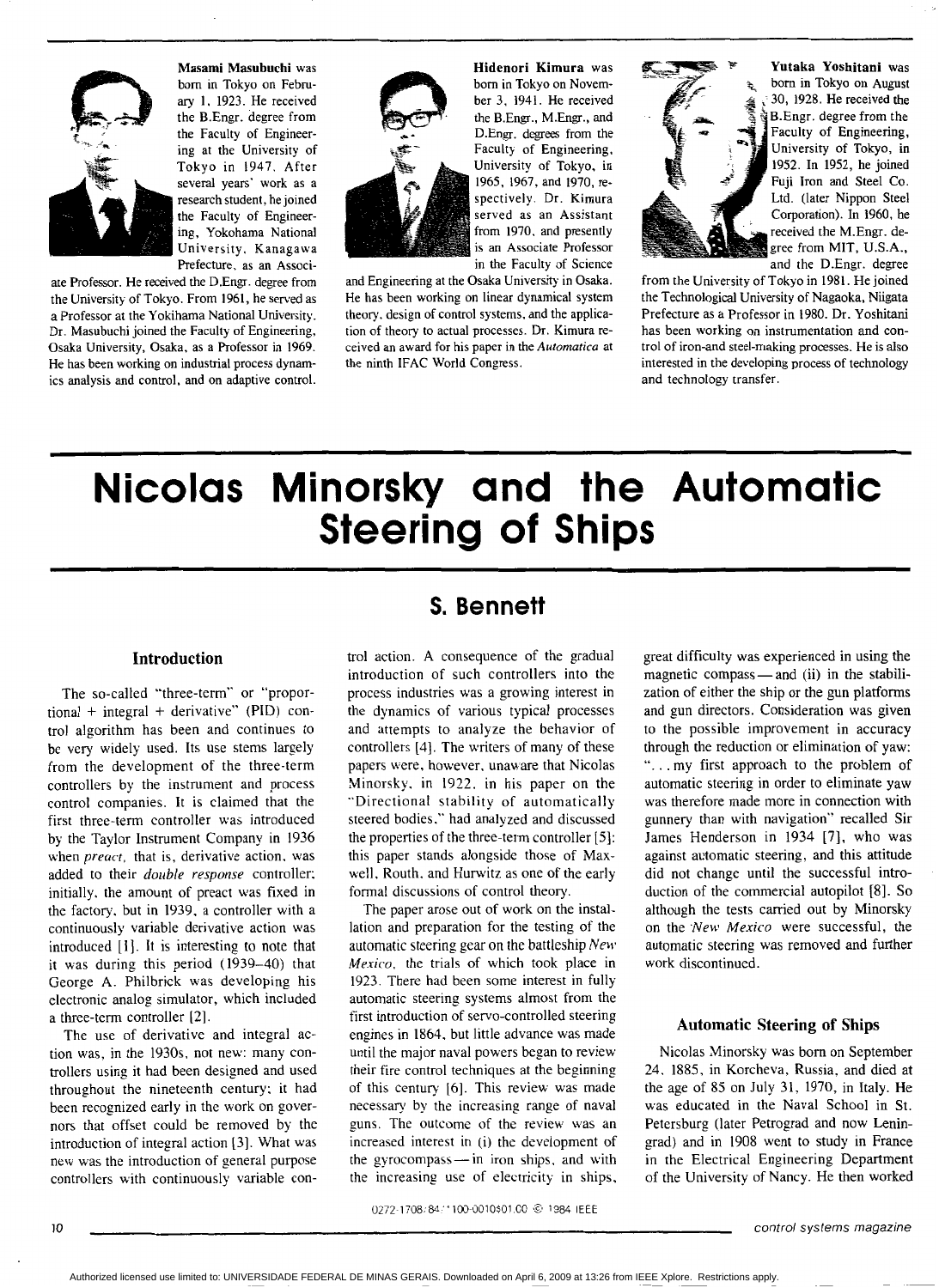at the Imperial Technical School in Petrograd and left in 1914 with a doctorate in applied sciences. From 1914 to 1917, he served in the Russian Navy and was for one year Adjunct Naval Attache at the Russian Embassy in Paris. In June 1918, he immigrated to the United States and remained there until his retirement in 1950 when he decided to go to Southern France, in the foothills of the Pyrenees [9].

During his first four years in the USA, he worked as an assistant to C. **P.** Steinmetz at the General Electric Company, Schenectady, New York. It has not been established what type of work he did during this period, but it would appear from the evidence of the papers published in 1922 and in 1930 that he worked on automatic steering problems, although in these papers there is no reference to any involvement of the General Electric Company in his work. This work would have been consistent with his interests and experience, since, in 1916, while serving with the Russian Navy, he had made measurements on the sensitivity of the eye in detecting angular velocities. The purpose of the tests was to compare the ability of a person to detect small angular rotations with that of the gyroscopic angular velocity indicatorthe gyrometer — which he had invented  $[10]$ .

Almost from the first introduction of the servo-controlled steering systems in 1864, thought was given to the provision of fully automatic steering: the difficulty was in sensing the position of the compass needle without disturbing the accuracy of it as an indicator. Systems of more limited application were designed, which were to be used either for remote steering or, as in torpedoes, to maintain a constant preset course; for the latter application, gyroscopes were used [11]. The provision of fully automatic steering began to appear feasible with the work, first of Anschutz-Kaempfe and then of Elmer Sperry, on the development of the gyrocompass.

For his expedition to take a submarine to the North Pole, Anschutz-Kaempfe proposed using a compass based on the use of the free gyroscope. He subsequently formed a company to manufacture gyrocompasses, and interest in his work led to developments elsewhere, the most successful being those of the Sperry Company. Elmer Sperry obtained the basic patent for his gyrocompass in 1911, and his first patent for the automatic steering system, the gyropilot, was filed in 1914. Development of the gyropilot was interrupted by the war, and work did not recommence until 1921. Probably the most important aspect of this work was Sperry's development of the *follow-up* mechanism (a position servomechanism), which made

available a suitable signal for input to the steering engine [12].

Qualitatively and intuitively, the requirements for good steering were known: *"An*  efficient helmsman keeps the ship accurately on her course by exerting a properly timed *meeting* and *easing* action on the rudder" wrote Minorsky [13]. Sperry [14] expressed the requirement in very similar terms, and Henderson wrote ". . .the second requirement is *check* helm to stop the swing as the craft approaches a prescribed course. . ." [ **151;** he also went on to indicate the need for *weather* or *lee* helm to compensate for the tendency of steady disturbance forces deflecting the ship from the desired course. The questions and problems were to analyze such behavior and to devise means of incorporating *check* and *weather* helm into the steering control. In both these activities, Minorsky was successful. However, he lacked the commercial skills and the backing of an established organization: the commercially successful and widely used system was the Sperry system, described by Dr. A. **L.**  Rawlings, a director of the Sperry Company as *I'.* . . a very simple machine, and it applies a deviation helm and also a check helm. The method of applying the check helm is frankly a dodge. It is an unscientific dodge. It defies mathematical computation-at least it has defied mine" [16].

Minorsky's attack on the analytical problem was first to argue that good steering was not

. . . so much a question of intuition as of suitable timing based on actual observation. . . . If, therefore, accurate steering is nothing more than a special kind of timing of the rudder complicated by the inertia of the body to be steered, we may expect to be able to establish analytically what kind of timing must be adopted in order to reach the best possible conditions for directional stability of the body to be steered on its course [17].

|                                 | <b>Class of Control</b>                                                                                                                                                                    |  |
|---------------------------------|--------------------------------------------------------------------------------------------------------------------------------------------------------------------------------------------|--|
| <b>First</b><br>Second<br>Third | $\rho = m\alpha + n\dot{\alpha} + p\ddot{\alpha}$<br>$\dot{\rho} = m_1 \alpha + n_1 \dot{\alpha} + p_1 \ddot{\alpha}$<br>$\ddot{\rho} = m_2 \alpha + n_2 \dot{\alpha} + p_2 \ddot{\alpha}$ |  |
|                                 | Cases.                                                                                                                                                                                     |  |

His next step was one that was to be characteristic of his approach to problems for the rest of his life: an awareness of nonlinearities in systems, for he immediately simplifies the problem by limiting it to a consideration of small deviations "... for [in] the case of unlimited angular motion. . . there is no analytical expression applicable to the various torques acting on a ship in general" [18].

Consideration of the dynamics of a ship, including the characteristics of rudders, leads him to an equation of motion, as follows:

$$
A\ddot{\alpha} + B\dot{\alpha} + k\rho = D \qquad (1)
$$

where  $\alpha$  is the angle of deviation of the ship from the desired course and  $\rho$  is the rudder angle, *A* is the effective moment of inertia of the ship about a vertical axis passing through the center of gravity, *B* is the frictional resistance of the ship to turning, *D* is the disturbing torque, and *k* is a constant, depending on the characteristics of the rudder. Thus, providing that the rudder angle  $\rho$  is given as a function of the deviation and its derivatives, the problem **is**  completely determined.

Minorsky considered individual cases for various types of regulation, and these are summarized in Table 1. The third class, that of controlling the acceleration of the rudder, was not considered in detail since it is not of practical interest.

Case **1,** which uses just the angular deviation to control the angle of the rudder, represents the system that had been tried by several people **[19]** and leads to a second-order system. Minorsky showed that the damping of the system was dependent on the parameter

$$
u = \frac{B}{2A}
$$
 (2)

and he noted that for ships of increasing size, the term *B,* representing the frictional resistance to turning, increases at a less rapid rate than the inertia of the ship. He was thus able to explain why *deviation* control, which had been used reasonably successfully on small vessels, did not work on large ships. For cases 2 and 3, he showed that there was no directional stability [20].

Consideration of case **4** led him to conclude

| Case | <b>Class</b> | <b>Parameter</b>                     | <b>Control Action</b> |
|------|--------------|--------------------------------------|-----------------------|
|      |              | $n = 0, p = 0$                       | proportional          |
|      |              | $m = 0, p = 0$                       | velocity              |
| 3    |              | $m = 0, n = 0$                       | acceleration          |
| 4    |              | $m \neq 0, n \neq 0, p \neq 0$       | general case          |
|      |              | $m_1 \neq 0, n_1 \neq 0, p_2 \neq 0$ | general case          |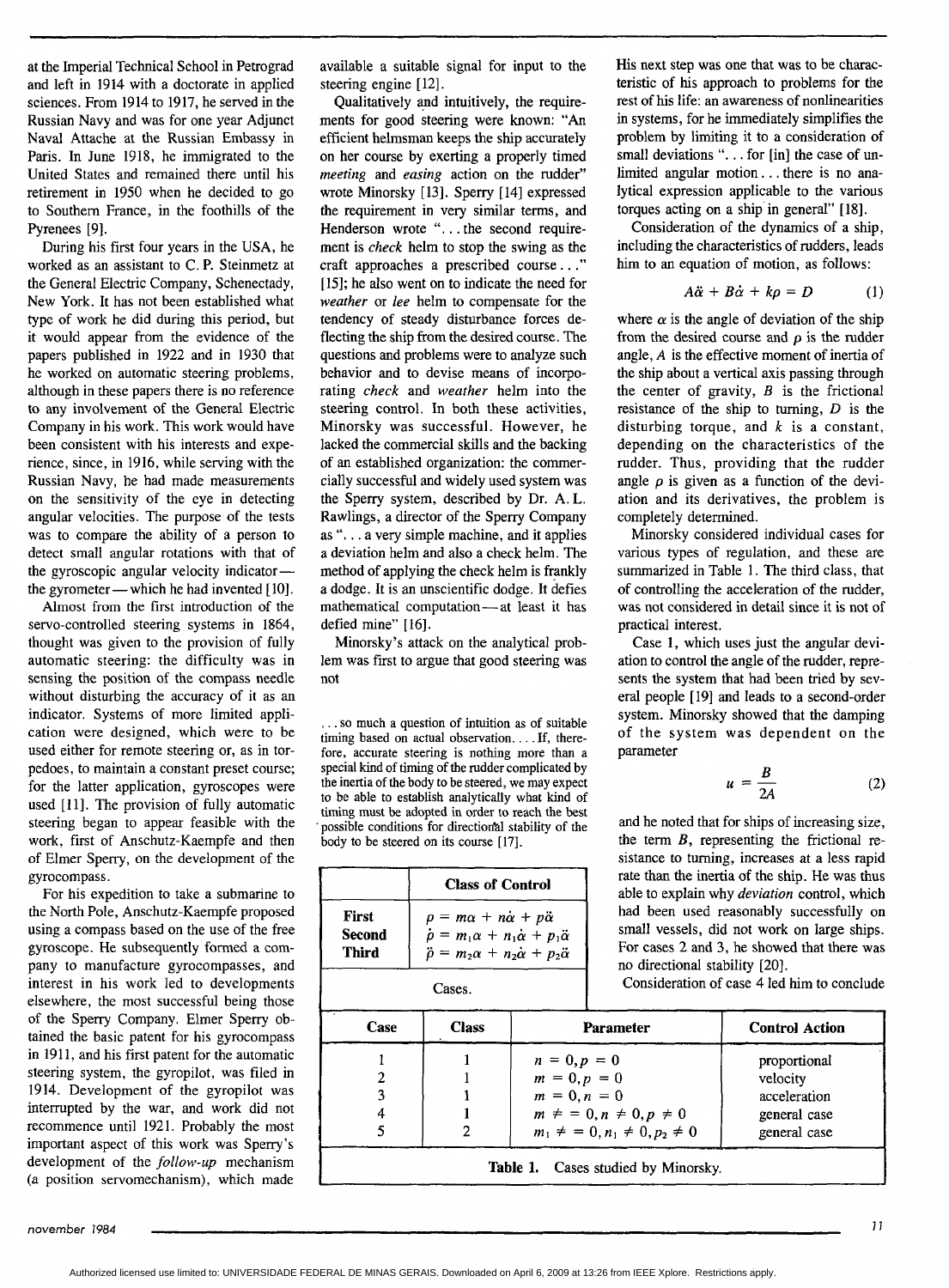that the method ". . . is efficient from the standpoint of damping out the effect of a disappeared disturbance, but will not eliminate the effect of a steadily acting disturbing torque, such, for instance, as a steady wind." And he noted that in such circumstances, there would be a steady-state error

$$
\alpha_1 = \frac{D}{C}
$$
 (3)

where  $C = km$ , and that "This first class of steering devices, acting to regulate the angle of the rudder, is unpractical for this reason" [21]. However, he notes that the second class of device in which not ". . . the *angle of the rudder,* but the rate at which this angle is varied" does not have this disadvantage and, yet, still maintains all the advantages of the first class.

In the second class, the controller has the form

$$
\dot{\rho} = m\alpha + n\dot{\alpha} + p\ddot{\alpha} \qquad (4)
$$

and substituting for  $\rho$  in Eq. (1) gives *r* 

$$
A\ddot{\alpha} + B\dot{\alpha} + k \int (m\alpha + n\dot{\alpha} + p\ddot{\alpha}) dt = D
$$
\n(5)

which **by** differentiating and rearranging gives

$$
A\ddot{\alpha} + (B + kp)\ddot{\alpha} + kn\dot{\alpha} + km\alpha = \dot{D}
$$
\n(6)

Minorsky comments that for a steadily acting disturbance  $\dot{D} = 0$ : "... from which follows the remarkable result that such a disturbance has no influence upon the performance of the device, depending solely upon the inertia *A*  of the ship, the resistance *B* and the constants,  $m, n, p$ , representing the intensities of the corresponding components of the control" [22].

Since the control variable, which affects the course of the ship, is still the angle of the rudder, Minorsky, in his second class of steering device, has in effect changed the characteristics of the controller such that

$$
\rho = m \int \alpha \, dt + n \alpha + p \dot{\alpha} \qquad (7)
$$

Thus, his first class is a proportional + derivative + second derivative controller, and his second class is a proportional + integral + derivative controller.

Minorsky then goes on to show, using the Hurwitz criteria, that for stability, the following conditions must be satisfied:

$$
B + Kp > 0
$$
  
(b + Kp)Kn - AKm > 0 (8)  

$$
Km > 0
$$

In a final section of the paper, he considers how control of the second class would behave in the presence of time lags in the transmission system. He considers a controller of the form

$$
\rho = \int [m\alpha(t - T_1)]dt + n\alpha(t - T_2)
$$
  
+  $p\dot{\alpha}(t - T_3)$  (9)

and uses an approximation based on Taylor's expansion, on the assumption that the delays  $T_1, T_2$ , and  $T_3$  are small with respect to the period of yawing of the ship, to obtain the following conditions for stability:

$$
B + kp - knT_2 > 0
$$
  
(
$$
B + kp - knT_2)k(n - mT_1)
$$
  

$$
- (A - kpT_3)km > 0
$$
  
(10)

In his conclusions, he deals with the question of the *anticipation* of angular motiona current topic was anticipatory control, and we have already noted that when derivative action was introduced into process control, it we have already holed that when derivative<br>action was introduced into process control, it<br>was called *preact* -- Minorsky's comment is that

. . .it is apparent that all possible methods of rudder control *do not actually anticipate* the disturbing angular motion, but merely utilize this motion at its beginning when its **value** is small for the purpose **of** impressing a properly timed reaction against it. It is therefore obvious that the disturbing angular motion must necessarily occur *before* any controlling means can be operative (Minorsky's emphasis [23]).

#### **Tests on the** *New Mexico*

The tests on the *New Mexico* were carried out by Minorsky for the Bureau of Construction of the **US** Navy **in** 1923, although they were not reported until 1930 [24]. The *New Mexico* was chosen for these tests

because it **was** fitted with the Waterbury electrohydraulic steering gear, which, unlike most other types then in use, permitted continuous control action. The measuring instruments used were a Sperry gyrocompass and the so-called *gyrometer,* a device used to measure angular velocity. In spite of his comments on the unsuitability of the first class of control-control of rudder angle-Minorsky used the method for these trials: initially using proportional + derivative control and later introducing an acceleration component into the controller. (In an article in *The Engineer* in 1937, Minorsky claims that control of rudder velocity was used, but in the original article, he clearly states that the first class  $-$  control of rudder angle $$ was used, and examination of the circuits given in both papers confirms this [25]).

The system, including the acceleration control, is shown in block diagram form in Fig. 1. The mechanism used to introduce **an**  acceleration component was very simple- a loosely coupled contact on the gyrometer follow-up shaft-the effect of which is to give a relay action with some hysteresis. The method of combining the signals from the gyrometer, gyrocompass, acceleration and rudder position is shown in Fig. **2.** The gyrocompass and gyrometer were both fitted with follow-up motors, such that the angle **turned**  through by the shafts of the motors represented the angular position of the ship and the angular velocity of yaw, respectively. The signals from these were combined using a differential gear, the ratio being fixed at 1 : **2**  (gyrocompass : gyrometer). The output from the differential was used to set the position of the wiper of potentiometer 1. The wiper settings on potentiometers 3 and 3' were set by the position of the rudder. The voltage **sup**  plied from the potentiometer combination **was** used to provide the field current for a motor-generator set (12,13 in Fig. 2). In order to provide acceleration control, the lever 6, loosely coupled to the gyrometer



Fig. 1. Block diagram of Minorsky's automatic steering system.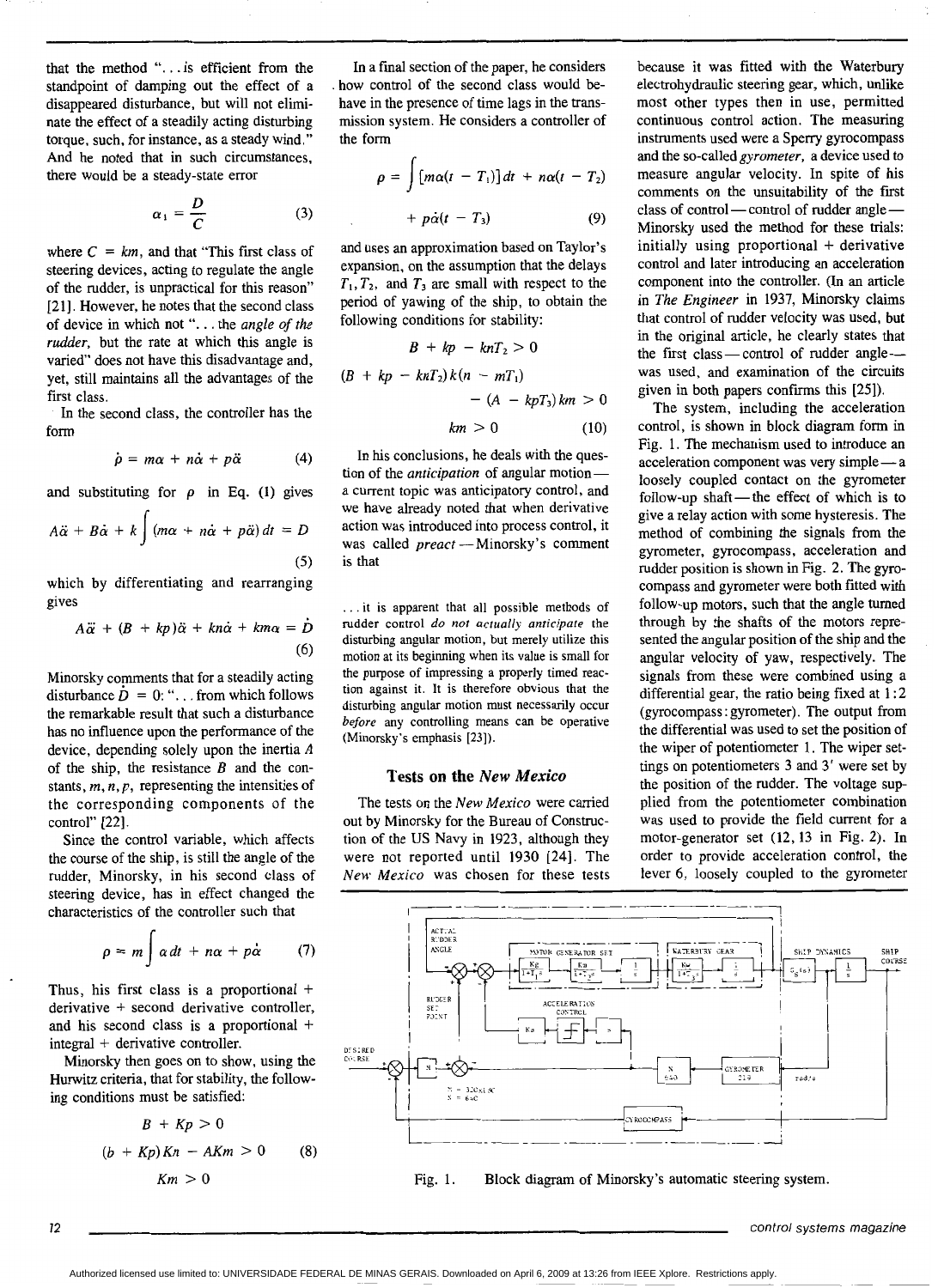

Fig. 2. Controller (Redrawn from Minorsky 1930, *J. Amer. Soc. Naval Eng.*, v. 42).

follow-up system, connected the field supply to one of two booster generators (8 and 8'), which were inserted in series with the field of the generator **of** the motor-generator set. The amount of boost given was controlled by the setting of the potentiometers **10** and **10'** and, in this way, the amount of acceleration control introduced could be adjusted.

The trials were intended to determine the controller parameters, and it was fairly quickly established that the signal that could be obtained from the gyrometer-the dequickly established that the signal that could<br>be obtained from the gyrometer—the d<br>rivative action—was insufficient to give good control: the ship settled down to a motion of  $\pm 2$  degrees in yaw. This behavior is shown in Fig. 3a, which is based on a simulation of the system. It is in part conjecture, since full details of the system were not given in the paper. From these initial trials, which since full details of the system were not given<br>in the paper. From these initial trials, which<br>lasted only a few minutes — the *New Mexico*<br>paper of the thing and flatter manufacture was at that time on fleet maneuvers-he concluded that two methods could be used to improve performance: (i) to increase the proportion of the gyrometer control or (ii) to introduce acceleration control. He decided on the latter because it was easier to install. **A** simple system was quickly rigged up while at sea, and this showed promising results; a more permanent arrangement was installed during September 1923. The effect of introducing acceleration control was dramatic; the rudder indicator on the bridge showed no ducing acceleration control was dramatic<br>the rudder indicator on the bridge showed<br>no movement - the minimum movement<br>it could show was followed and show it could show was 5 degrees-and examination of the actual rudder movement showed that it was very small, not exceeding

*2* or 3 degrees. The effect can be seen in Fig. 3b, obtained by introducing an equivalent to the acceleration term.

Despite the success of these tests, the gear was removed from the *New Mexico,* and no further work on automatic steering was done until the 1930s, the main reason being, as Captain H. *S.* Howard of the US Navy explained, that ". . . the operating personnel at sea were very definitely and strenuously opposed to automatic steering, and they wished us to have nothing further to do with it after these tests were completed" [26]. Between 1923 and 1930, the Sperry Company developed extensively their version of the automatic pilot for commercial use [27], and Minorsky sold his patents to the Bendix Corporation in 1930 [28].

The Sperry system was not described in detail until 1937 when Minorsky analyzed it in his articles in *The Engineer* [29]. He showed that the so-called *dodge* was in fact a method of introducing acceleration control, and Sperry's system used proportional + acceleration control of the rudder angle. **As** Fig. 3c shows, it was an effective combination, and automatic steering systems manufactured by the Sperry Company came to be widely used.

### **Minorsky's Later Work and His Influence on Control Developments**

From 1923 to 1934, Minorsky worked at the University of Pennsylvania as a professor in the field of electronics and applied physics; he then joined the US Naval Research Laboratory and worked at the David Taylor Model Basin, largely working on the stabilization of ships against rolling. **His** main concern was with the active tank method of stabilization, and he made both practical and theoretical contributions to the work in this field. During the war, he was special consultant to the director of the David Taylor Model Basin, in which capacity he worked largely on stability problems: it was during this period that he became increasingly interested in nonlinear systems. In 1946, he joined the Division of Engineering Mechanics at the University of Stanford where he continued to work on ship stabilization problems and on



Fig. 3a. Proportional + Derivative Controller.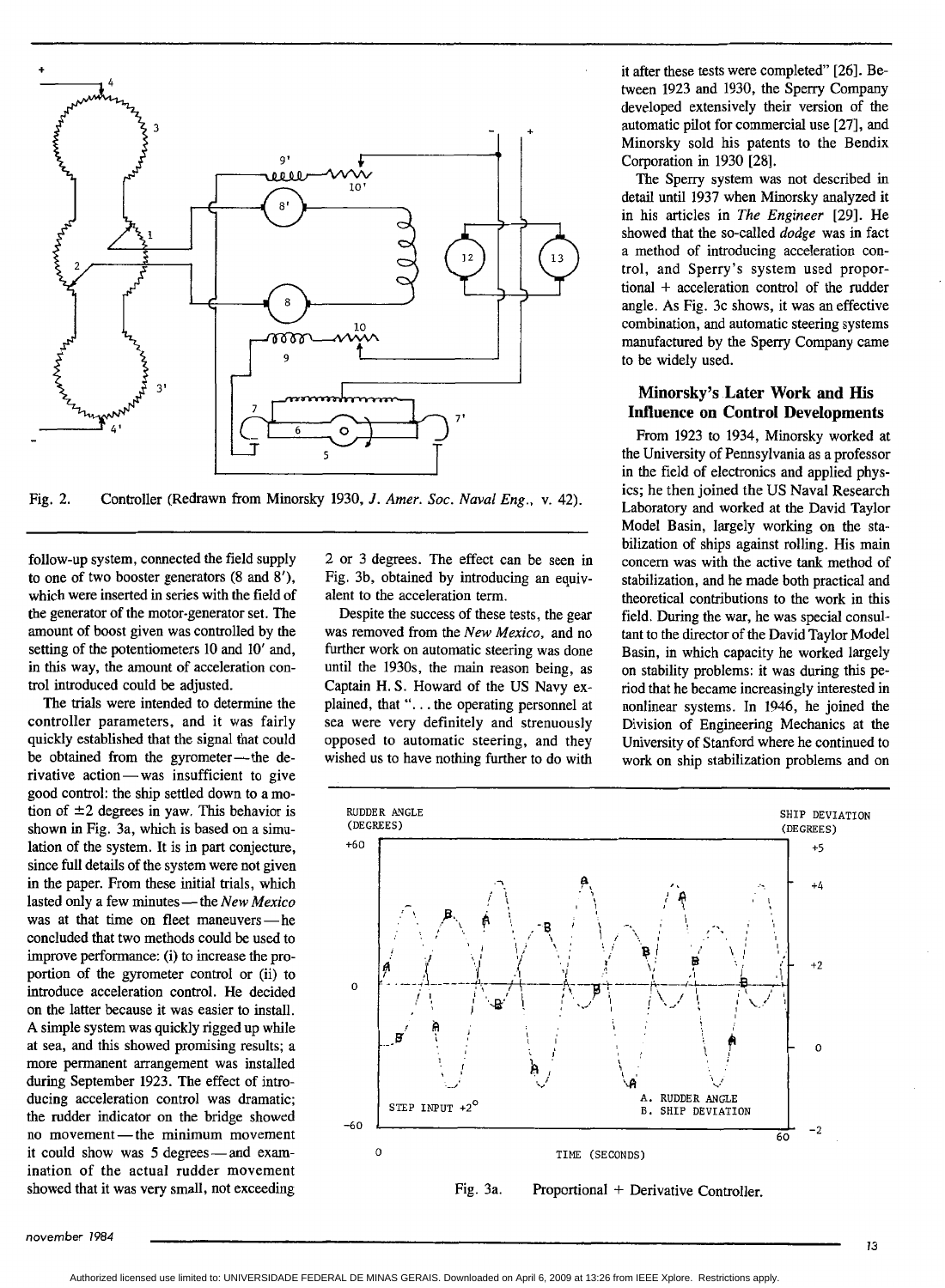

Fig. 3b. Proportional + Derivative + Second Derivative Controller.



Fig. 3c. Proportional + Second Derivative Controller (Sperry System).

his growing interest in the area of nonlinear mechanics. This was an area in which he continued to work after his retirement from Stanford at the age of 65 in 1950; his last paper was published in 1968, just two years before his death in 1970 [30].

Minorsky's early work on automatic steering influenced Harold Hazen and this can be seen in Hazen's papers on servomechanisms, published in 1934. These papers were to form the basic reading of many of the early control engineers [31]. Other than this, the 1922 paper was not very widely known, and outside the field of naval engineering, Minorsky and his work remained largely unknown until a series of articles by him were published in *The* 

*Engineer* in 1937. To the few who discovered the papers, however, the work was significant in that it presented a clear theoretical understanding of the problems. Furthermore. the operation of the practical devices proposed could be clearly understood and related to theory, thus providing a good basis for future developments and a transfer of the principles to analogous problems. In contrast, the gyropilot work of the Sperry Company, although commercially successful, was based upon the intuitive understanding of Elmer Speny, and the principles were not clearly understood until Minorsky analyzed the system in 1937.

In 1941, Minorsky published a long paper **in** the *Journal* of *the Franklin Institute* in

which he dealt with a variety of linear and nonlinear control problems and outlined a method of analysis based on operator techniques [32]; in this, he drew from the work of Norbert Wiener on the operational calculus [33]. This paper, in fact, received little attention, for it lacked the simplicity and immediate ease of understanding of other contemporary papers, for example, the paper by H. Harris published in 1941 and the later papers **to** come out of the wartime work of the Radiation Laboratory at MIT [34]. It did, however, mark the change in the direction of Minorsky's work toward nonlinear problems, and his major contribution in this area was to draw attention to the work of the Russian mathematicians, in particular, that of Liapunov and the then new work of Bogoliubov and Krylov [35].

Following his retirement from teaching, he continued to work for his adopted country through contracts for the Office of Naval Research and continued to follow closely developments by Russian authors, work which he reported on in **his** last book, published in 1969; however, through translation programs, much of the Russian work was widely known, and the exchange of ideas was **taking**  place through the IFAC meetings. Minorsky was not fully aware of the developments that had taken place in the **USA.** Because of **this,**  his later work was not **as** important as, for example, the book *Introduction to Nonlinear Mechanics,* published in 1947, which became a work of reference for workers in the field of nonlinear control *[36].* 

Let us leave the last word to Flugge-Lotz who, writing in 1971, remembered ". . . the tall slender man presenting the 'grand seigneur' type when he was walking with **his**  characteristically bent soft-felt hat over the Stanford campus, perfectly absorbed in his scientific ideas" [37].

#### **Acknowledgments**

I wish to thank **J.** G. Ziegler for providing me with a copy of his reminiscence and Dr. David Allinson for providing a list of references to Minorsky's **work** at the Naval Research Laboratory. I am also grateful to Professor H. Nicholson for his constant support and encouragement. **I** also acknowledge the support of the Research Fund of the University of Shefield for part of this work.

#### **Notes and References**

- [l] **J.G.** Ziezler. unpublished notes, 1968.
- *[2] 0.* May. *Feedback Mechanisms in the Historical Collections of rhe National Museum of Histo? nnd Technolog!.* Washington, DC: Smithsonian Press. **pp.** 125-126, 1971.

~ ~ ~~ ~~

Authorized licensed use limited to: UNIVERSIDADE FEDERAL DE MINAS GERAIS. Downloaded on April 6, 2009 at 13:26 from IEEE Xplore. Restrictions apply.